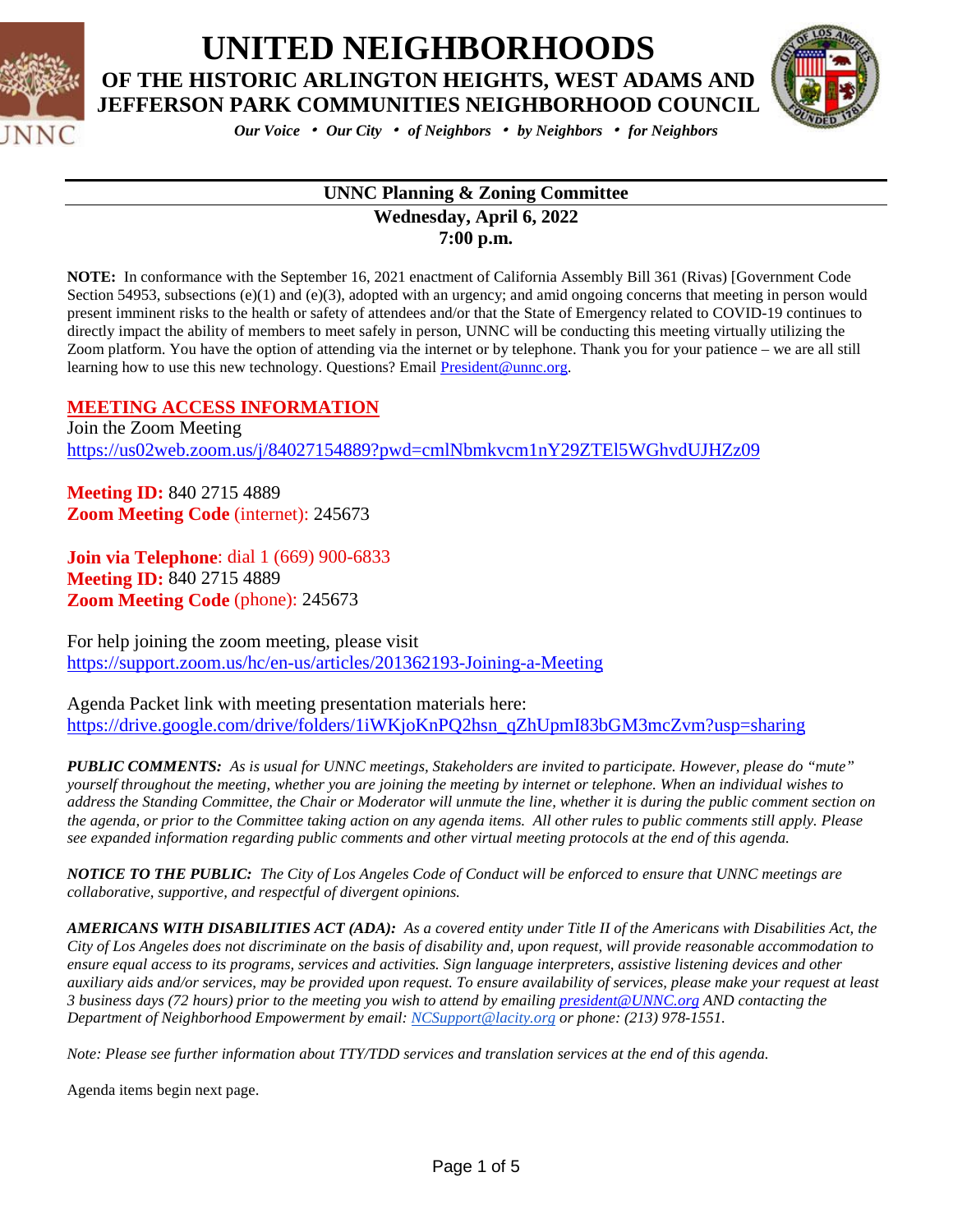



*Our Voice* • *Our City* • *of Neighbors* • *by Neighbors* • *for Neighbors*

### **AGENDA**

1). **Determination to continue to hold meetings virtually**: The Board of Neighborhood Commissioners (BONC) and the Department of Neighborhood Empowerment, with guidance from the Los Angeles City Attorney, have established that BONC has the authority to adopt AB 361 Findings Pursuant to Government Code Section 54953(E)(1)(b)-(c) on behalf of the City's neighborhood councils, and to determine that due to the Covid-19 state of emergency, meeting in person would present imminent risks to the health or safety of attendees. This meeting is being conducted virtually pursuant to that directive.

#### 2). **Welcome & Call to Order; Introductions; Approval of the Agenda**

3). **Public Comments** (1-2 minutes per speaker)

### 4) **Case No. DIR-2022-1664-TOC-VHCA, 2100 Crenshaw Blvd. – Initial Review of Case**

Proposed 5-story, 17 unit apartment building utilizing TOC incentives. Project involves the demolition of the existing 3-unit residential building, and construction of a 19,442 SF apartment building with 17 units (3 Affordable ELI/Extremely Low Income units) plus three rec rooms, with Base incentives (70% density increase, FAR increase, .5 parking space per unit) and Additional incentives (up to 30% decreased setbacks, height increase to 55 feet, and open space reduction of 25% to 1,607 SF in lieu of the required 2,125 SF). This is an initial review; Applicant may not be present but discussion may include community comments to be provided to Applicant. – **DISCUSSION AND POSSIBLE ACTION**

#### 5) **Discussion regarding land use outreach efforts**:

The Mar Vista Neighborhood Council has been informing their local stakeholders about pending land use cases through a variety of outreach means, including door hangers specific to cases within a nearby radius. (Sample door hanger in agenda packet). Discussion regarding whether UNNC may wish to engage in a similar strategy. -- **DISCUSSION AND POSSIBLE ACTION**

#### 6). **Follow-up to Previous Cases, ENS, and Old Business** -- **DISCUSSION AND POSSIBLE ACTION**

#### 7). **Adjourn**

*Time allocations, if any, for agenda items are approximate and may be shortened or lengthened at the discretion of the Chair*

**Future Meetings**: The next scheduled meeting of the UNNC Planning & Zoning Committee is Wednesday, April 20, 2022 at 7 p.m., subject to cancellation if no agenda items. *(Standing Planning & Zoning Committee meetings are held on the 1<sup>st</sup> and 3<sup>rd</sup> Wednesdays of every month, currently via Zoom.*)

Comments from the public on agenda items will be heard only when the respective item is being considered. Comments from the public on other matters not appearing on the agenda that are within the Board's or Committee's jurisdiction will be heard during the General Public Comment period. Please note that under the Brown Act, the Board or Committee is prevented from acting on a matter that you bring to its attention during the General Public Comment period; however, the issue raised by a member of the public may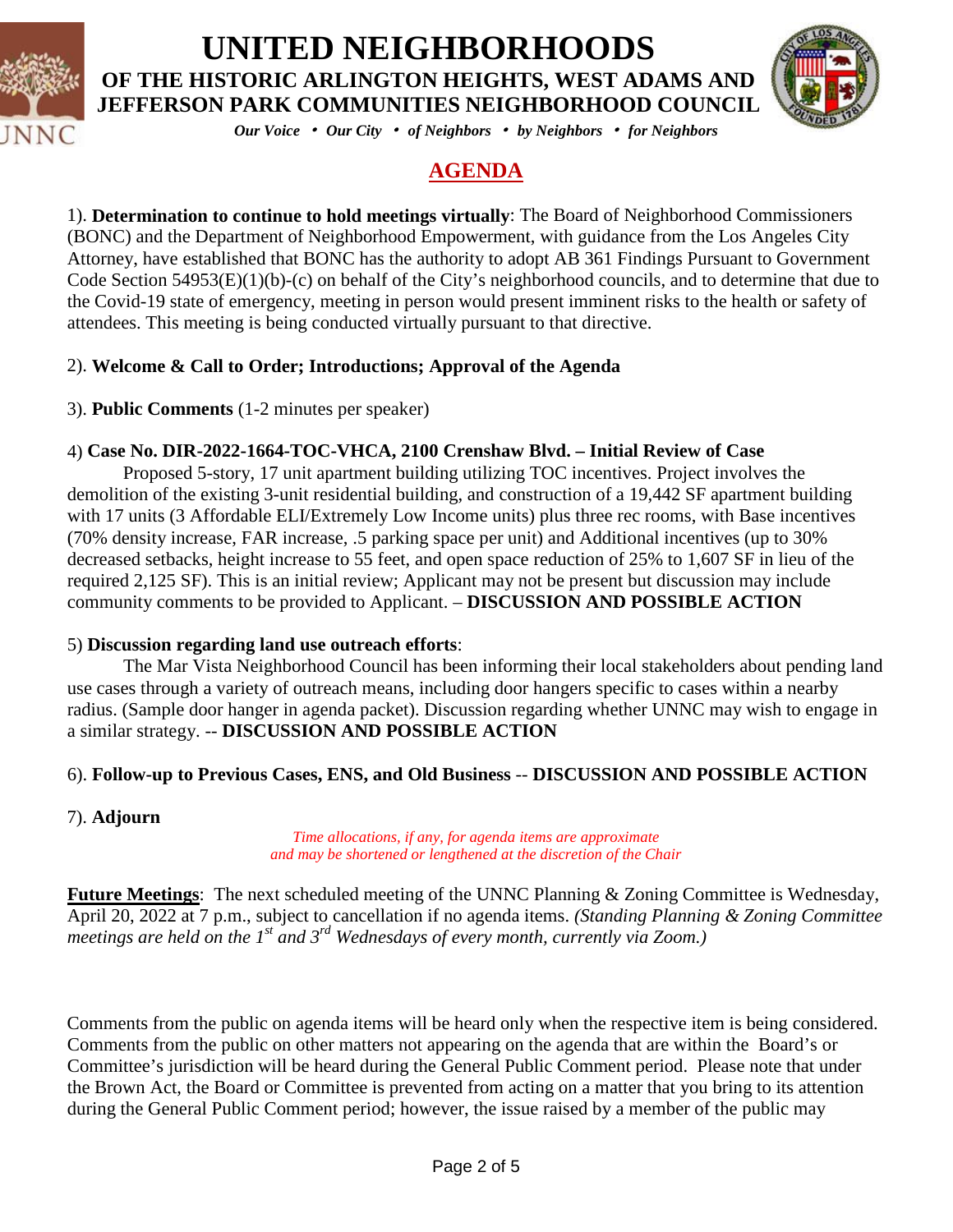



*Our Voice* • *Our City* • *of Neighbors* • *by Neighbors* • *for Neighbors*

become the subject of a future Board or Committee meeting. Public comment is limited to 1 minute per speaker, unless waived by the presiding officer of the Board or Committee. At this virtual meeting, when prompted by the presiding chair to provide public input, members of the public will be requested to dial \*9 or use the Raise Hand option on the computer, to address any agenda item before the Committee takes an action on an item.

**Further AB 361 Updates**: Public comment cannot be required to be submitted in advance of the meeting, only real-time public comment is required. If there are any broadcasting interruptions that prevent the public from observing or hearing the meeting, the meeting must be recessed or adjourned. If members of the public are unable to provide public comment or be heard due to issues within the Neighborhood Council's control, the meeting must be recessed or adjourned.

The agendas for the UNNC meetings are normally posted for public review at some locations that are currently closed due to the COVID-19 crisis. However, this agenda is posted at the following location: South Seas House, 2301 West 24<sup>th</sup> Street, Los Angeles 90018. The agenda is also posted at the UNNC's official website at [www.UNNC.org.](http://www.unnc.org/)where you can also sign up to be notified of future meetings and events. Stakeholders may also subscribe to the City of Los Angeles Early Notification System (ENS), through the City's website at [https://www.lacity.org/government/subscribe-agendasnotifications/subscribe-other](https://www.lacity.org/government/subscribe-agendasnotifications/subscribe-other-meetings-agendas-and-documents)[meetings-agendas-and-documents,](https://www.lacity.org/government/subscribe-agendasnotifications/subscribe-other-meetings-agendas-and-documents) to receive notices for UNNC meetings (and other government entities). For more information, you may also contact the President of UNNC, at [president@UNNC.org](mailto:president@UNNC.org) or at 323-731-8686.

**Please note**: All UNNC stakeholders are invited to participate in UNNC Standing Committee meetings. UNNC's Governing Board appoints Committee Chairs and Co-Chairs annually; these positions are open to all stakeholders. Per UNNC practice and policy, all stakeholders present at a Standing Committee meeting, including members of UNNC's Governing Board, are considered to be members of that committee for the duration of that meeting, and may equally participate, including by making motions and voting. Any action taken at the meeting is only a recommendation to the Governing Board; no Standing Committee may act on behalf of the Governing Board without prior authorization. UNNC's Governing Board members may be in attendance at its Standing Committee meetings as participants or observers. Per the California Open Meetings Act ("The Ralph M. Brown Act"), in accordance with Government Code Chapter 9 / meetings [54950 - 54963], Section 54952 (b), UNNC's Standing Committees are "legislative bodies" for the purposes of this Chapter. And, in accordance with Section 54952.2. (c) (6), nothing in this section prevents the attendance of a majority of the members of a legislative body at an open and noticed meeting of a standing committee of that body.

#### **Telecommunication Relay Services**

Telephone communication is one of the most important forms of communication in society today. Due to advancements in technology, telephone devices have evolved with new services and capabilities. Individuals who are deaf and hard of hearing, and individuals with a speech disability are following these trends and are rapidly migrating to more advanced telecommunications methods, both for peer-to-peer and third-party telecommunications relay service (TRS) communications.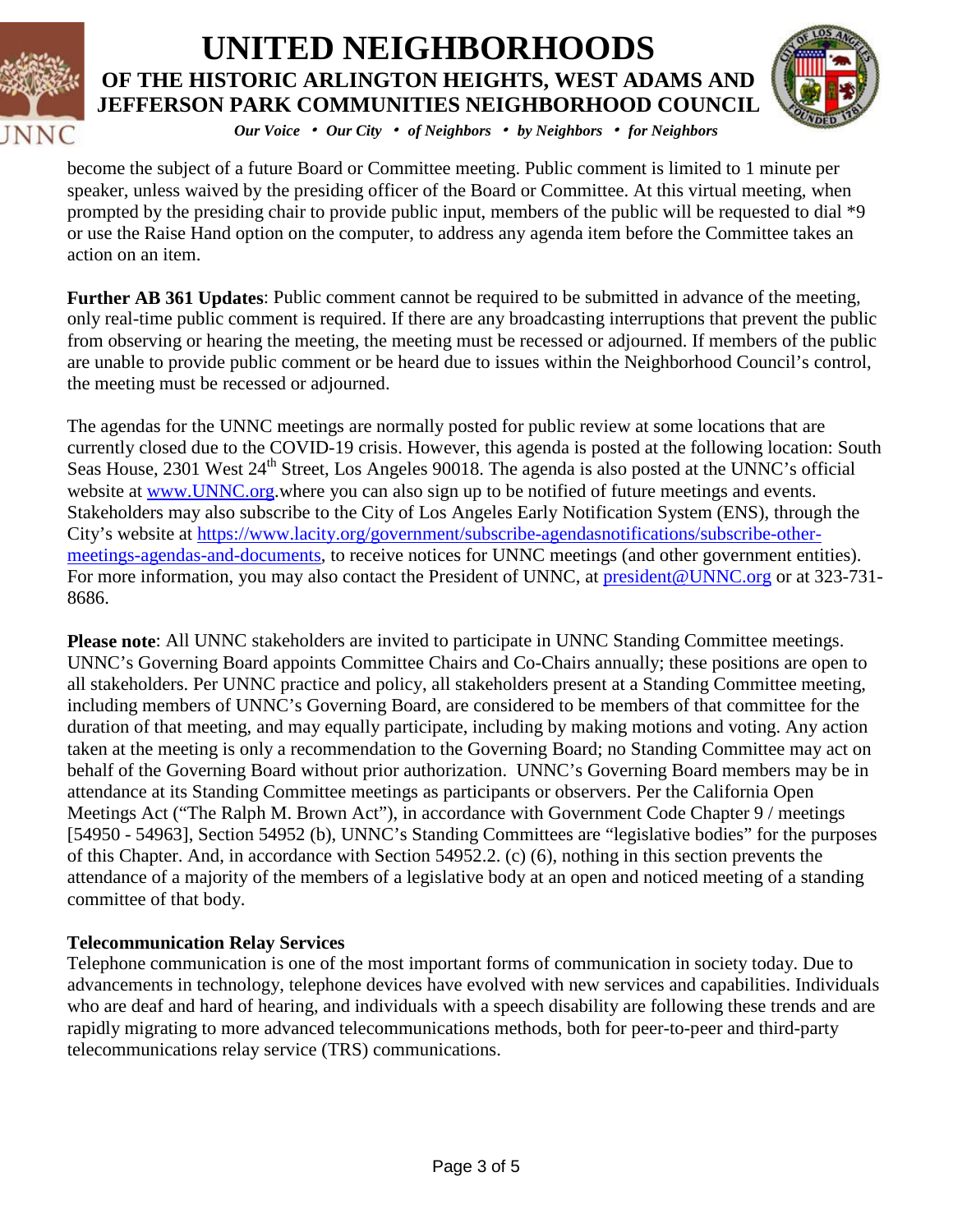



*Our Voice* • *Our City* • *of Neighbors* • *by Neighbors* • *for Neighbors*

Telecommunications Relay Service is a telephone service that allows persons with hearing or speech disabilities to place and receive telephone calls. TRS is available in all 50 states, the District of Columbia, Puerto Rico and the U.S. territories for local and/or long distance calls. TRS providers – generally telephone companies - are compensated for the costs of providing TRS from either a state or a federal fund. There is no cost to the TRS user. What forms of TRS are available? There are several forms of TRS, depending on the particular needs of the user and the equipment available: TRS includes: Text to Voice TIY-Based TRS; Speech-to-Speech Relay Service; Shared Non-English Language Relay Service; Captioned Telephone Relay Service; Internet Protocol Relay Service; and Video Relay Service.

Please visit this site for detail descriptions: <https://www.fcc.gov/consumers/guides/telecommunications-relay-service-trs>

Don't hang up! Some people hang up on TRS calls because they think the Communications Assistant (CA) is a telemarketer. If you hear, "Hello. This is the relay service .. . " when you pick up the phone, please don't hang up! You are about to talk, through a TRS provider, to a person who is deaf, hard-of-hearing, or has a speech disability.

If you have limitations hearing or speaking a specially-trained CA can relay telephone conversations for all of your calls. In California, dial 711to reach the California Relay Service (CRS). If you prefer having your calls immediately answered in your mode of communication, dial one of the toll-free modality- and language-specific numbers below. The call will be routed to the CRS provider.

TTY/VCO/HCO to Voice 1-800-735-29291/English 800-855-3000/Spanish

Voice to TTY/VCO/HCO 1-800-735-2922/English 1-800-855-3000/Spanish

From or to Speech-to-Speech 1-800-854-7784/ English & Spanish

Federal regulations specify very strict confidentiality requirements for CAs of all Relay services. No part of the conversation that takes place between callers is revealed or recorded in written, verbal, or any other form. CRS CAs do not participate in the conversation and acquire no benefit from information relayed.

For referrals to state provided services please visit<https://ddtp.cpuc.ca.gov/homepage.aspx>

For more information about FCC programs to promote access to telecommunications services for people with disabilities, visit the FCC's Disability Rights Office website,<https://www.fcc.gov/accessibility>